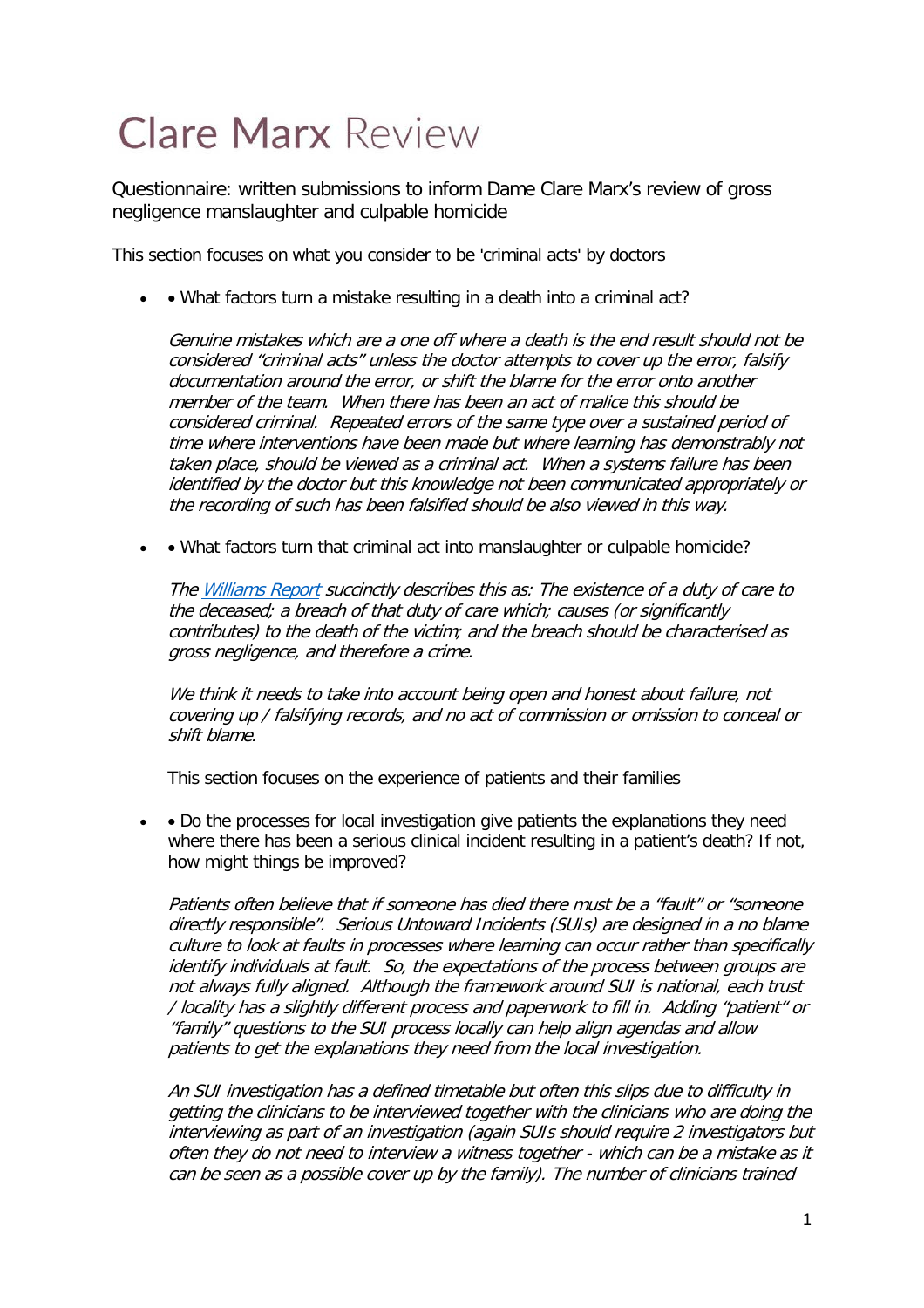to undertake investigations within an organisation is usually limited and all have a full time day job in addition to occasional (one hopes) SUI investigations. Allowing busy clinicians the time to undertake or participate in reviews could improve the veracity of investigations and subsequently, the experience of the patient. The commissioners should hold the trust to account if a timetable slips.

Assigning a member of the PALs team (or similar) to support the family / complainant who can give clear explanations of the process and timetable and to manage expectations is often employed and can be useful. Regular updates on progress can also be invaluable. Often an incident occurs in a pressurised situation, documentation is often scanty and response is based on stressed memories which end up being related as "I would normally", "I see no reason why I would not, but I cannot recollect what I did in this situation" which can frustrate families. If their loved one has died as a result of a possible error, and a clinician appears not to remember the scenario in minute detail, it does not suggest the appropriate gravity is being given to the fatality.

• • How is the patient's family involved in the local trust/board/hospital investigation process and in feedback on the outcome of the investigation?

Again this varies between trusts. Some only acknowledge that the investigation is ongoing and then send the results to the family. Others adopt a more holistic approach meeting with the family to find out what their questions are and incorporating these in the report. Assigning a member of the e.g. PALs team to keep the family up to date and reassure them that "their" investigation has not been lost can be very useful. Inviting the family to a meeting rather than simply sending them the SUI report can also help explain findings in lay terms and achieve alignment of outcomes.

• • What is the system for giving patients' families space for conversation and understanding following a fatal clinical incident? Should there be a role for mediation following a serious clinical incident?

See above. There is a national framework but each trust / locality interprets this differently. Clinical incidents resulting in fatality are generally not handled differently to other incidents. At the time of death the incident may / not be recognised as such, and the usual facilities are made available to relatives e.g. quiet room on the ward. Some trusts will invite families to a meeting of clinicians and managers at the start of the investigation to find out what questions they would like answered specifically. Some trusts invite them at the end to feedback on findings, the learning points and action plan but as far as I am aware there is no national system / framework for this. Mediation implies a trained mediator which has a significant cost implication. Most trusts keep families informed and meet with them to achieve this without trained personnel being involved. If the thought is that trained mediation would prevent some families pursuing a financial settlement, we are not sure that this tracks. The result of an SUI can be relayed to families but there is currently no mechanism for compensation outside legal means. The question is, do you believe that mediation helps understanding (which it might) or does mediation reduce financial legal claims (which is highly unlikely).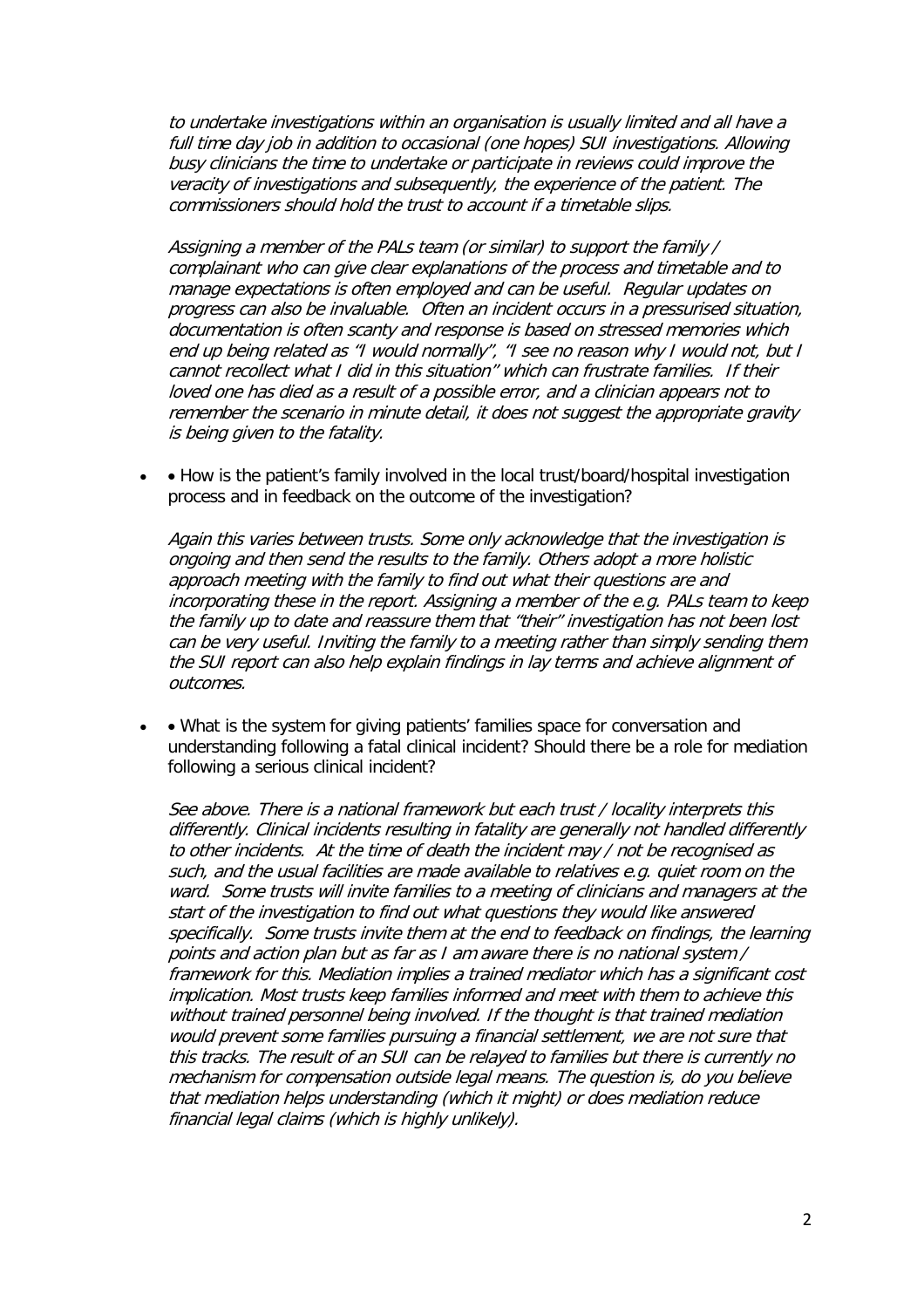• How are families supported during the investigation process following a fatal incident?

Varies from trust to trust. Most usually via PALs. Sometimes by a senior team member who could be either one of the investigators or more likely not.

• • How can we make sure that lessons are learned from investigations following serious clinical incidents?

This is paramount but, unfortunately, inherently problematic as embedding learning and enacting change is the most difficult ask of any large organisation. On an individual level, those who have made an error need to be able to reflect and be supported to change their behaviours / access extra training as required. The department needs to promote the lessons learned and facilitate a culture shift to embed this change. Highlighting learning points is difficult to do in a "no blame" fashion. Generally, this is meant to be done anonymously, but most staff learn about SUIs on the grapevine (which is often infected with misinformation). The organisation needs to transfer learning across siloed working. If a department has not been party to the error - "this never happens here" - then there is resistance to change.

The trust governance structure should be robust, and routine reviews of incidents / trends / good practice / learning should naturally occur, but often the learning from a serious incident is taken out of this structure as "something special" which gives learning itself the wrong focus. Some organisations publish patient safety matters looking at trends or lessons from incidents/deaths, this practice should be encouraged.

Finally who holds the department or trust to account about implementing the learning outcomes from an SUI? Is it the governance team (not clinical but at board level or equivalent) or is it the CCG who commission the service?

This section focuses on processes leading up to a criminal investigation

• • Do you think that the current arrangements for reporting and investigating serious clinical incidents within healthcare settings are effective and fair? If not, what is wrong and how might they be improved?

Current arrangements for investigating are not fair as they largely depend on the skill / training of the investigators which can vary. Training investigators should be a standardised role. Inclusion of patient questions may assist the outcome to address family as well as organisational concerns.

Current arrangements for reporting are also unfair due to variance from trust to trust. There is a national framework but this is interpreted differently in each setting so are prone to bias, e.g. local arrangements for assigning SUI versus IRI vary. Also, reporting back to CCG process is variable from locality to locality so again prone to bias. Clear national definitions are required as some trusts require every minor incident/near miss to be recorded which has a significant impact on time available for clinical work, and has the potential to stifle reporting of more serious incidents. Reporters should be given whistleblowing protections and not be reported for highlighting unsafe practice themselves.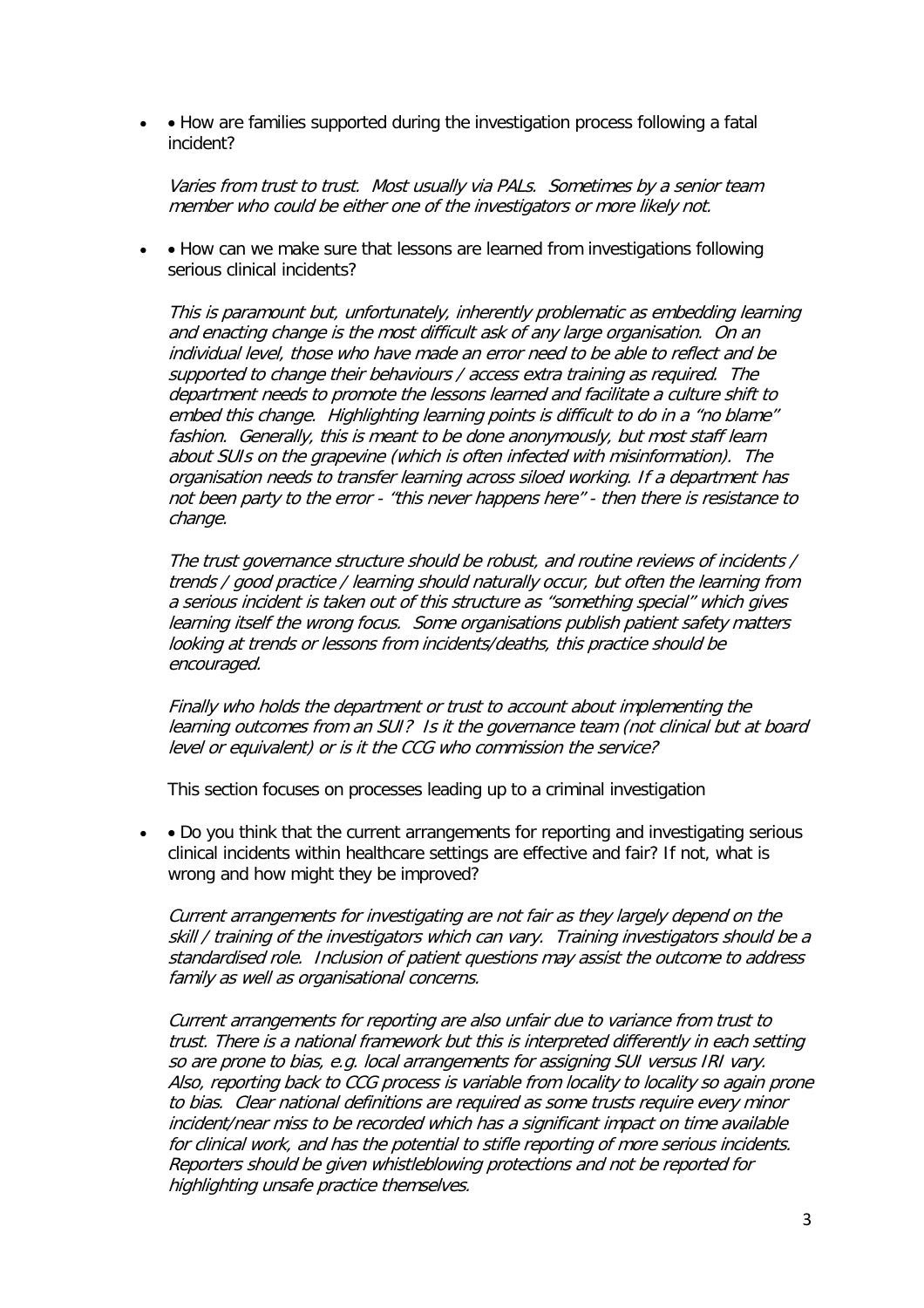• • Would there be benefits in ensuring a human factors assessment approach is used in local investigations as opposed to a root cause analysis? 'Human factors' refer to the environmental, organisational and job factors, and human and individual characteristics which influence behaviour at work in a way which can affect health and safety. A 'root cause' analysis is a systematic process for identifying 'root causes' of problems or events and an approach for responding to them.

This would be eminently sensible. Root cause analysis often does not uncover the system failures which lead up to an individual event, tending to focus on simple issues and blame, overlooking many mitigating elements.

• • Typically, who is involved in conducting investigations following a serious clinical incident in hospital/trust/board or other healthcare settings and what training do they receive?

Usually two employees, most commonly senior clinicians from different disciplines, run the investigation. They have full time clinical roles, so this is fitted in as an added extra, usually with no administrative support to set up interviews / take notes / type statements / produce report and action plan. This means that investigations often do not get the "brain space" they require. Ideally, both should be trained in the organisation's processes, but sometimes there is simply not enough trained staff resulting in an experienced clinician being paired with an untrained one.

• • How is the competence and skill of those conducting the investigations assessed and assured?

Mostly it is not. Often there will have been an in-house training process. Updating training / registers of competence are not the norm. External assessment of competence is not the norm; in fact, we are unaware if this actually happens anywhere.

• • In your hospital/trust/board or other healthcare setting, is there a standard process/protocol for conducting investigations following a serious clinical incident leading to a fatality? If so, please email a copy to ClareMarxReview@gmc-uk.org

Serious incidents with or without fatality are investigated in the same way within the trust of one of the respondents, others were unsure of the protocols.

• • What measures are taken to ensure the independence and objectivity of local investigations in hospital/trust/board or other healthcare settings?

Generally, the investigations are undertaken by senior clinicians not directly involved with the incident. In larger organisations this can be someone from the same directorate (e.g. surgery) but in a different discipline (e.g. breast rather than vascular). However, most investigators are known to those they investigate. The investigation is reported and presented to the commissioner, so the scrutiny of the end product should be independent.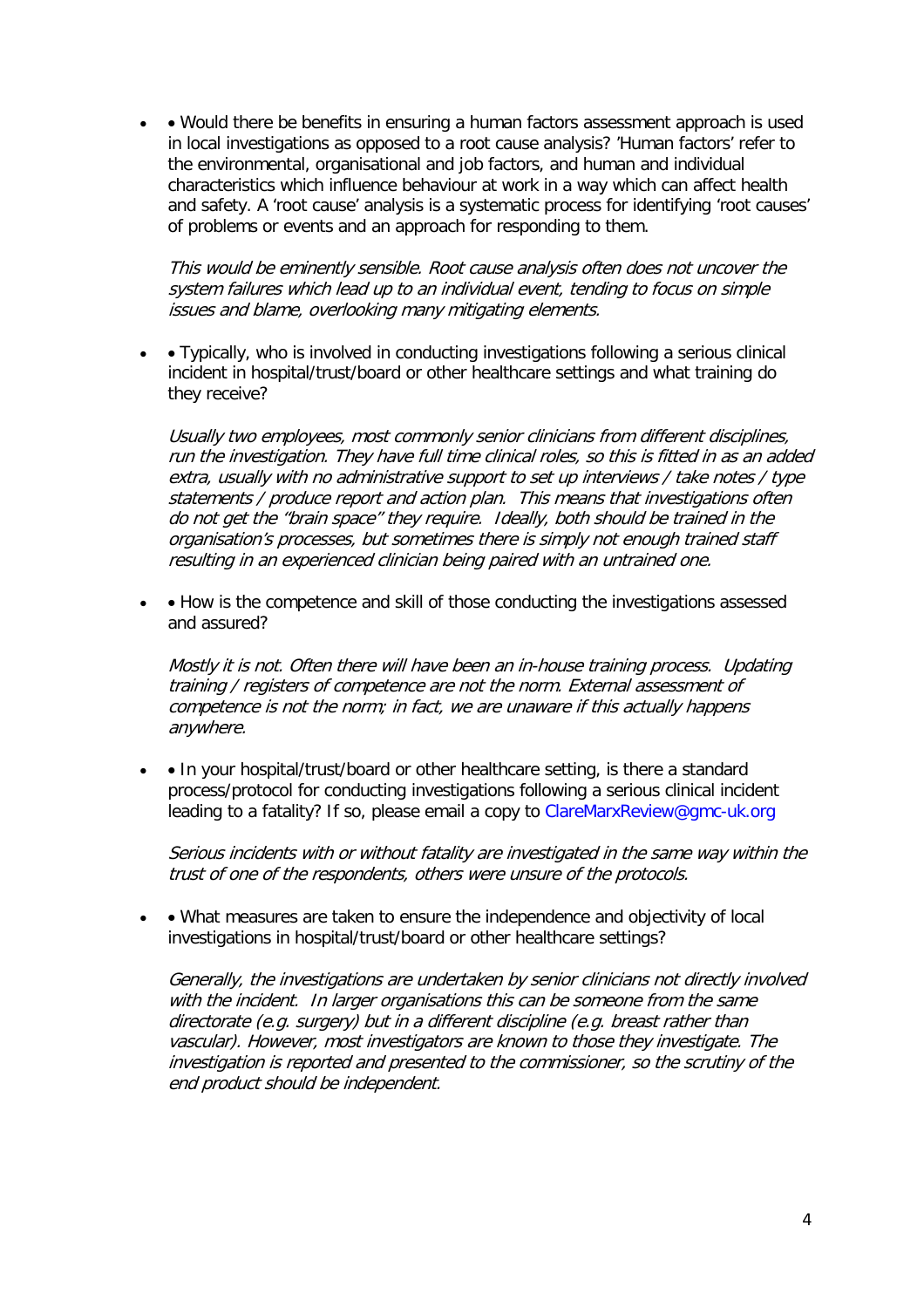• • What is the role of independent medical expert evidence in local investigations?

Not sure – there does not appear to be a defined recognised role. In our experience, investigators can choose who they interview so they could ask to interview another uninvolved member of the team with specialist knowledge if that is deemed appropriate. If there are no uninvolved local experts, it is unsure what would happen, but we suspect expert input from an adjacent trust could be obtained.

• • How are independent experts selected, instructed and their opinions used? Is access to appropriate expertise always available? Do they have training in unconscious bias?

No knowledge of this.

• • Are there quality assurance processes for expert evidence at this stage, if so, what are they?

No knowledge of this.

• • How can we make sure that lessons are learned from investigations following serious clinical incidents? (please respond here if you haven't already responded to this question in the patients and families section)

See above. Regular robust governance meetings to ensure dissemination of learning points. Trusts being held to account to embed lessons learned by commissioners.

• • What support is provided for doctors following a serious clinical incident that has resulted in the death of a patient (including emotional, educational, legal, professional support)? Could this be improved? If so, how?

There is no definite support for anyone involved in a serious clinical incident. The investigative process allows the interviewee to bring a friend / supporter along. Most trusts have confidential employee support (usually outsourced) but these are often not well publicised - especially to doctors in training who are often very transitory. Professional support is available via the BMA, but only to members. Legal support can be obtained via a medical defence society, but again this requires the doctor to be a member. Drawing on personal experiences, there seems to be a distinct divide between the support offered by BMA and that offered by a defence society. We are concerned that a doctor in this situation may fall through those gaps.

Who to turn to and how to access assistance should be explicitly stated and sent to anyone involved in a serious clinical incident. Any structured support provided would be an improvement.

• • How and when are decisions made to refer a fatality to the coroner, or in Scotland, to the police? Who does it? Who do you think should do it?

There are clear guidelines for referring deaths to the Coroner. Usually this is done by the doctor certifying death. This is commonly a junior trainee but in suspicious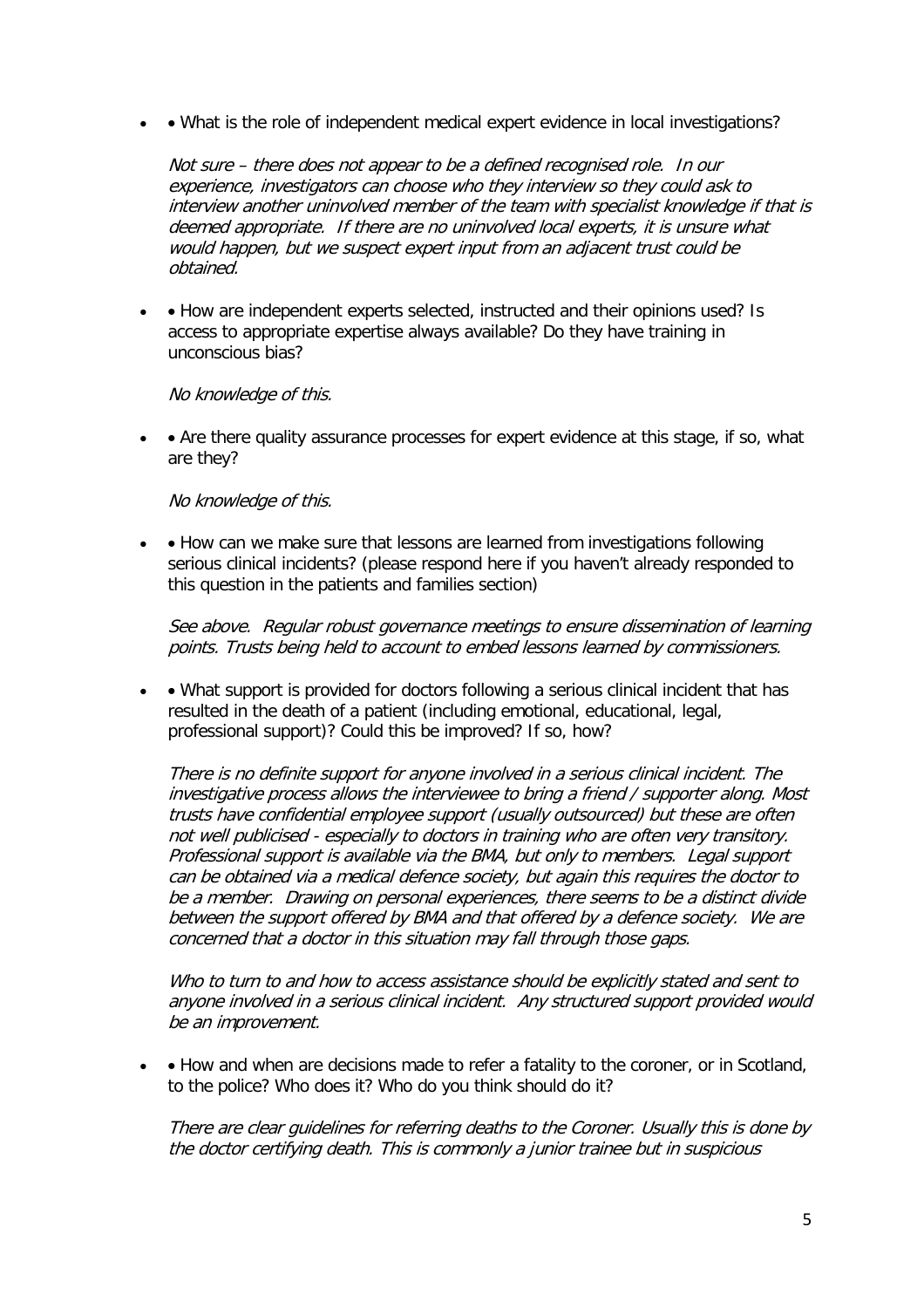circumstances it is generally a more senior doctor. I think an unexpected / suspicious / worrying death should be referred by a Consultant level practitioner.

• • What evidence is there that some groups of doctors (by virtue of a protected characteristic) are more or less likely to be subject to investigations leading to charges of GNM/CH than other groups?

The GMC publicise data confirming this for BME doctors, and th[e Williams report.](https://www.gov.uk/government/publications/williams-review-into-gross-negligence-manslaughter-in-healthcare) We are unsure of evidence relating to other protected characteristics.

• • What are the factors that may be driving a greater likelihood for certain cohorts of doctors to be subject to investigations leading to charges of GNM/CH?

Any doctor who has a transitory relationship with their employer is more at risk – this includes doctors in training, locums and those in a new substantive post who have never worked for that organisation before. Those with a PMQ from outside the UK may be more at risk due to cultural and organisational factors. This could be mitigated by improved mentorship and induction procedures. An acclimatisation period with less responsibility with a named supporter could be useful.

Lack of robust governance and feedback through organisational structures render those nearing the end of their career (who may have reduced sessions and thus be less aware of altered organisational structures) are more open to this discrimination. They also may be more prone to being seen as "old fashioned" and also by extrapolation "risky".

• • Do you think there are barriers or impediments for some groups of doctors to report serious incidents and raise concerns? More specifically are there additional barriers for BME (black, minority and ethnic) doctors? If so, which groups are affected by this and how can those barriers be removed?

Being new to a department either as a trainee or in a substantive post can act as an impediment, as you can be seen to "not to understand how things are here". There is the possibility that doctors from BME backgrounds may feel marginalised and not part of the core of the department so feel reluctant to raise concerns in case they would be seen as troublemakers.

Generally, concerns may not be raised because of fears around the impact on future career or issues of 'power' if someone more senior and/or respected is involved.

This section focuses on inquiries by a coroner or procurator fiscal

• • What is your knowledge or experience of cases involving clinical fatalities that have been referred to the police or procurator fiscal?

One RCR officer has referred cases to the coroner and the procurator fiscal but only as routine. The same officer has: submitted a significant number of reports on expected mesothelioma deaths to the coroner; given evidence at a coroner's court about a patient treated some five years previously, and on the likely long term side effects as they related to the patient's unexpected death; been involved in certifying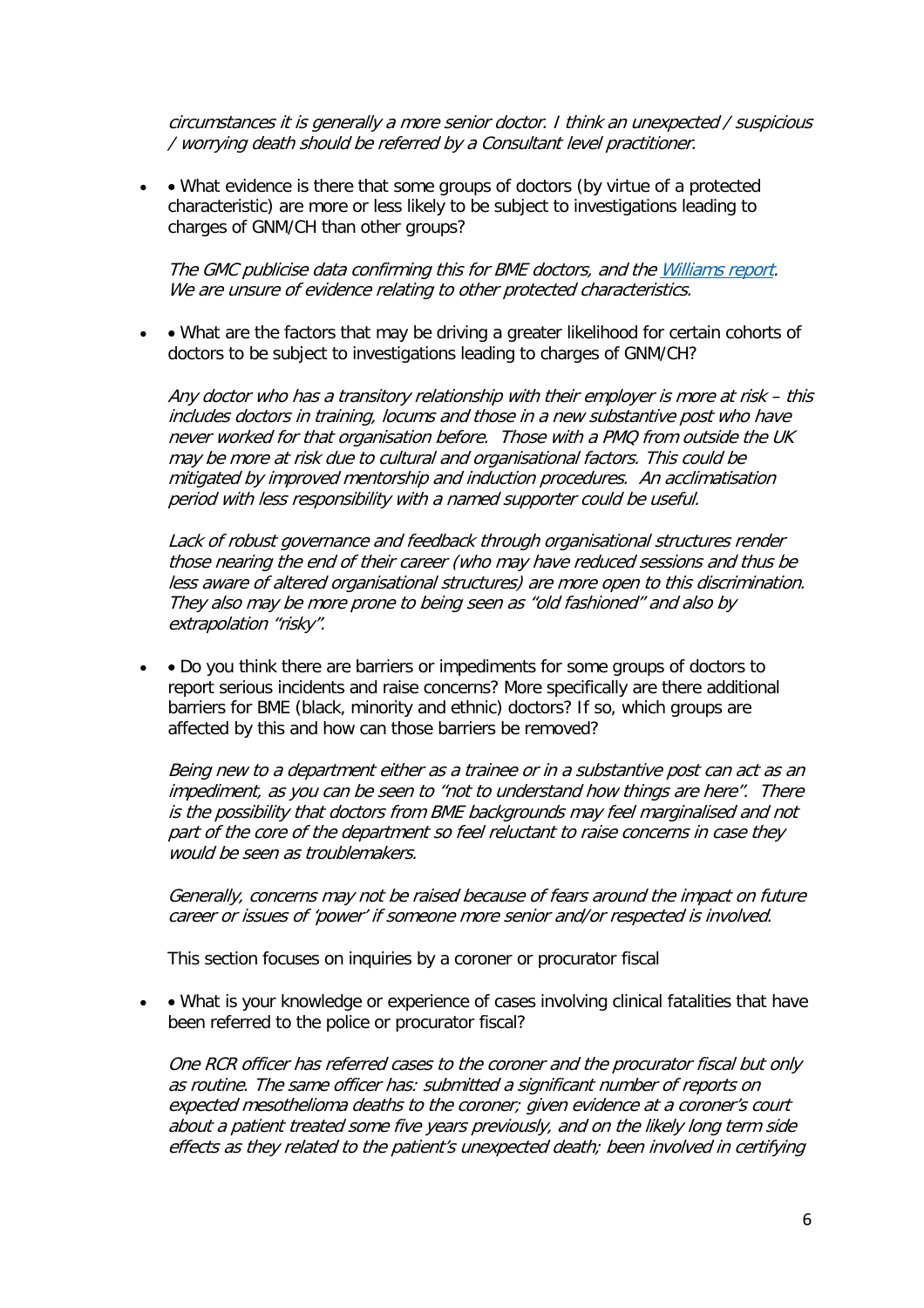a death in suspicious circumstances in hospital residences as the consultant on call when the police had been called in – giving a statement to the police.

• • What can we learn from the way those cases have been dealt with?

No formal feedback mechanism from coroner's procedures. Feedback at trust level was from investigations only. No mechanism for identifying and feeding back on the quality of the local investigations.

• • To what extent does an inquest or fatal accident inquiry process draw on or rely on the evidence gathered in the post incident investigation by the hospital/trust/board or other healthcare setting?

Appears to be vital - hence the requirement to keep accurate contemporaneous records. However, we would expect the investigation to be rerun by the police and the primary source evidence reviewed (rather than just the evidence gathered through the incident investigation).

• • What is the role of independent medical expert evidence in inquest or fatal accident inquiry processes?

No knowledge of this.

• • How are independent experts selected, instructed and their opinions used? Is access to appropriate expertise always available? Do they have training in unconscious bias?

No direct knowledge about this. We do understand independent experts advertise their services, and there are abundant training courses to enhance the skills of expert witnesses available publicly.

• • Do the same standards and processes for experts apply regardless of whether they are providing their opinion for a local investigation, an inquest or fatal accident inquiry process? If not, why not? For example, is there a higher level or different type of expertise or skill set required?

While our knowledge is limited, intuitively it is felt these should be the same standards.

• • Are there quality assurance processes for expert evidence at this stage, if so, what are they?

No knowledge of this but we suspect there is no quality assurance process except what the legal team use normally.

This section focuses on police investigations and decisions to prosecute

• • To what extent does the criminal investigation and/or prosecution process draw on or rely on the evidence gathered in the post incident investigation by the hospital/trust/board or other healthcare setting?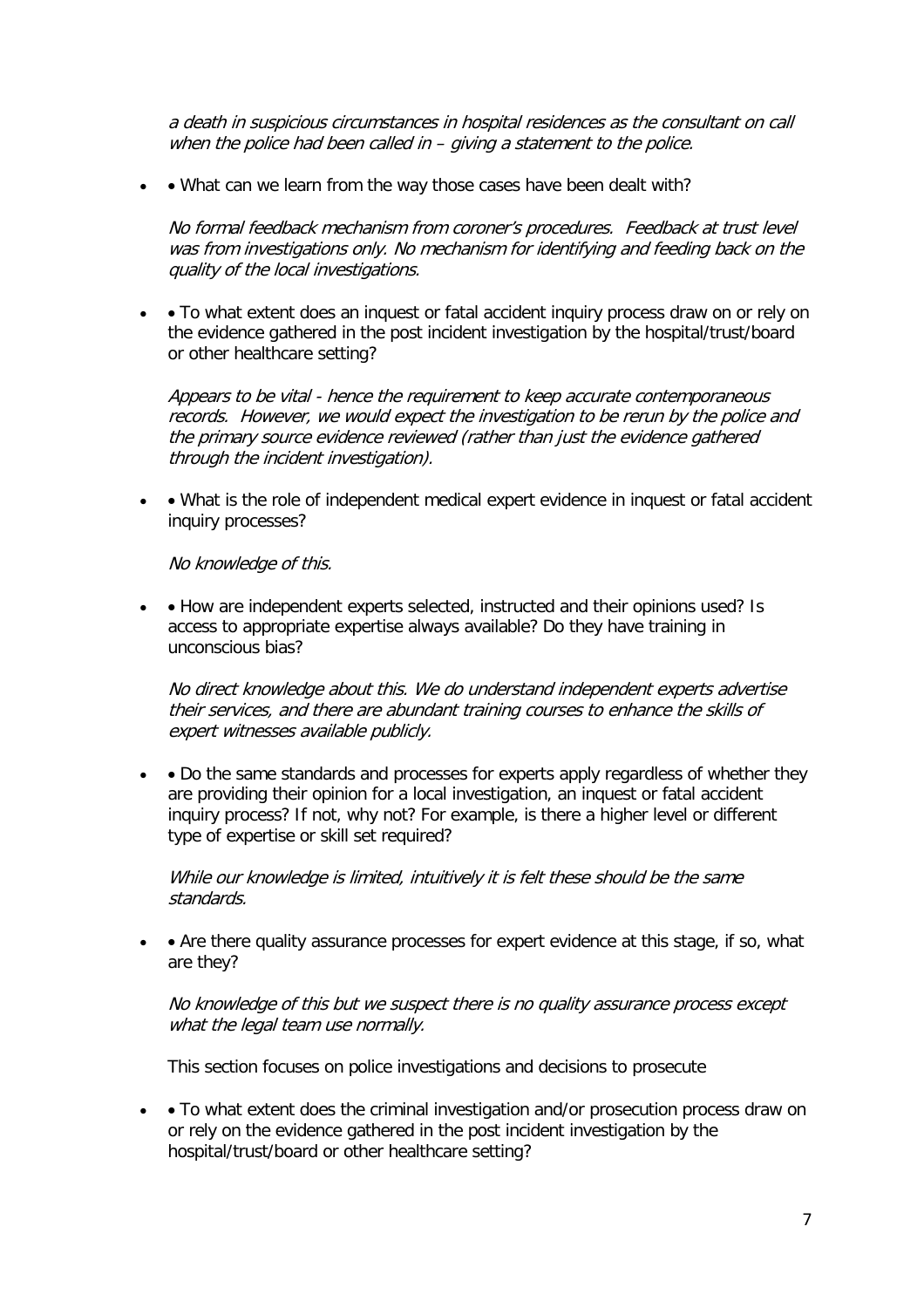No knowledge but assume it would used with an independent enquiry also undertaken.

• • What is the charging standard applied by prosecuting authorities in cases of GNM/CH against medical practitioners? How does the charging standard weigh the competing public interest in improving patient safety?

No knowledge but would hope it would not be higher than other types if GNM / CH.

• • Are there factors which potentially hamper key decision makers in making fully informed decisions at each stage of the process, taking into account all the circumstances that the medical practitioner found themselves in at the time of the fatality, such as system pressures and other factors?

There will always be general factors that influence decision making e.g. staff availability, other competing high priority patient decisions, lack of beds, lack of support/mentoring. A potential risk for key decision makers could be that they examine the case in isolation rather than in full context of the systemic, organisational or national factors (such as vacancy rates). A decision maker's lack of awareness around what the skill levels and knowledge base of someone of a particular grade should be, could hamper results. Using an expert witness does not always guarantee that the appropriate benchmarking level is chosen. Lack of national agreed safe staffing levels/skill mix will act as another barrier.

• • Do the key decision makers (the police senior investigating officers (SIOs), and/or prosecuting authorities) have the necessary support to enable them to make fully informed decisions on whether or not to charge a doctor of GNM/CH?

Not sure – it is suspected they look at it from the "provable" aspect (how likely to secure a conviction) than how important or negligent the error was. Are they trained to avoid bias such as in cases with a high media profile?

• • Is there a need for detailed prosecutorial quidance for this offence (similar to that for assisted suicide)?

Yes

• • Why do some tragic fatalities end in criminal prosecutions whilst others do not?

Some cases are more 'evocative' – such as deaths involving children. Some referrals may be malicious. Some families are more vociferous – seeking answers/looking for someone to blame. Fatality may be in someone who was near death anyway, or of perceived less worth to society, so do not attract the same societal/media condemnation. Some fatalities will be the demonstrable result of "bigger" errors which may be a repetitive trait of the doctor involved or they will have tried to cover the error up.

• • Under what circumstances would it be more appropriate to consider cases involving fatal clinical incidents within the regulatory system rather than the criminal system?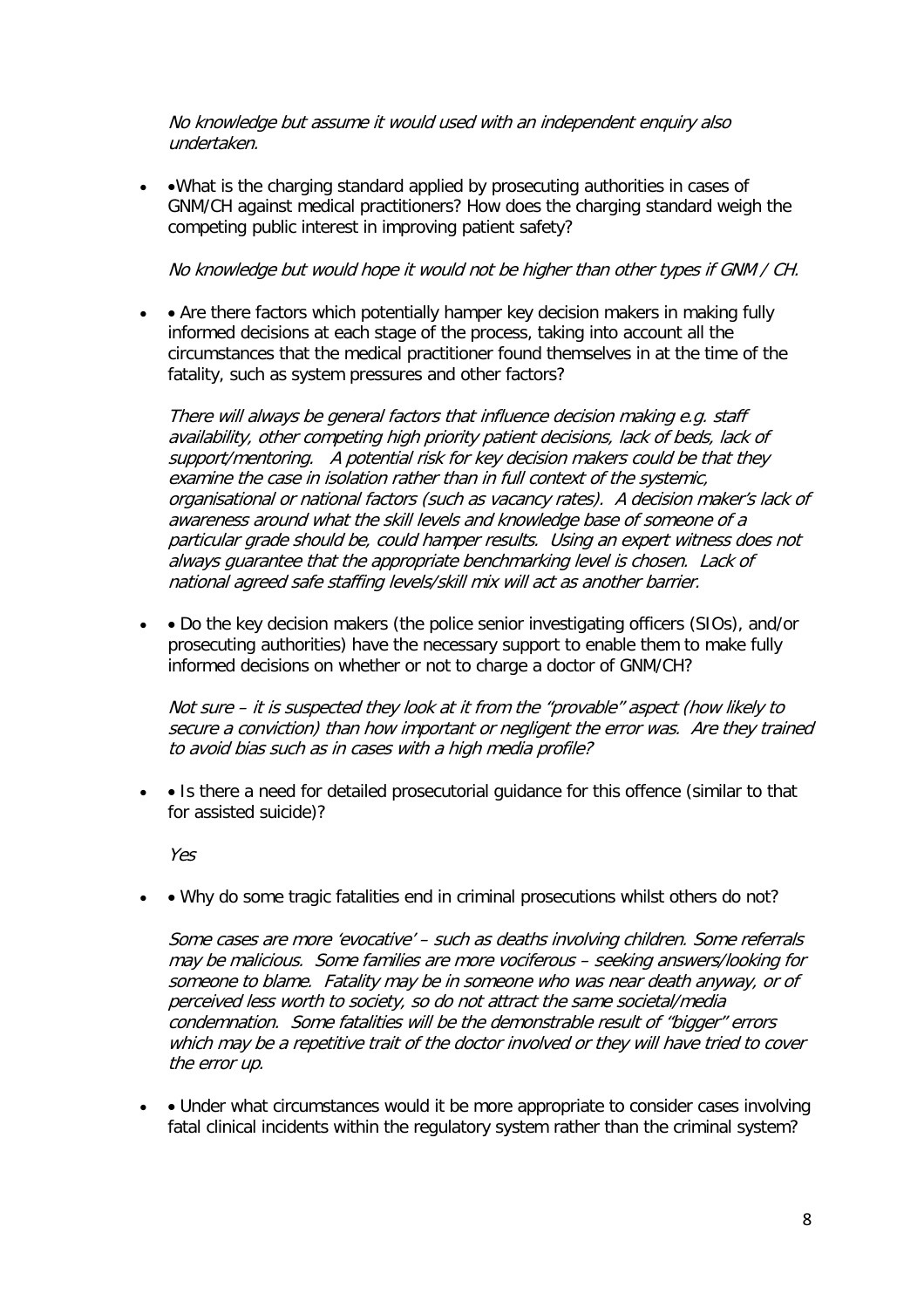All fatal clinical incidents should be considered within the regulatory system. Only where there has been deliberate commission/omission should they be considered under the criminal system.

• • What is the role of independent medical expert evidence in criminal investigations and prosecutions?

They should be experts and give balanced evidence for both the prosecution and the defence. They should not be expected to be able to benchmark skills of those in training unless they have specific expertise in that area.

• • How are independent experts selected, instructed and their opinions used? Is access to appropriate expertise always available? Do they have training in unconscious bias?

They nominate themselves and are selected by the legal team - instructed and used by them. Appropriate expertise may not always be available. Training is available, however, although we have no knowledge of content and it is not mandatory, but it should include recognising conscious & unconscious bias.

• • Do the same standards and processes for experts apply with regards to evidence provided for the police or prosecuting authorities as they do for a local investigation, an inquest or fatal accident inquiry process? If not, why not? For example, is there a higher level or different type of expertise or skill set required?

We are unsure, but would assume they are the same - perhaps local investigation may have more holistic systems view of the situation rather than purely medical view.

• • Are there quality assurance processes for expert evidence at this stage, if so, what are they?

We do not think there are currently, but feel that there should be.

• • What lessons can we take from the system in Scotland (where law on 'culpable homicide' applies) about how fatal clinical incidents should be dealt with?

Not enough knowledge to answer.

This section focuses on the professional regulatory process

• • What is your experience of the GMC's fitness to practise processes in cases where a doctor has been convicted of a serious criminal offence?

No personal experiences to report.

• •The GMC has a statutory duty to: promote and maintain public confidence in the medical profession, and promote and maintain proper professional standards and conduct for doctors. What factors do you think the GMC should balance when trying to fulfil both these duties where there have been mistakes that are 'truly, exceptionally bad' or behaviour/rule violations resulting in serious harm or death?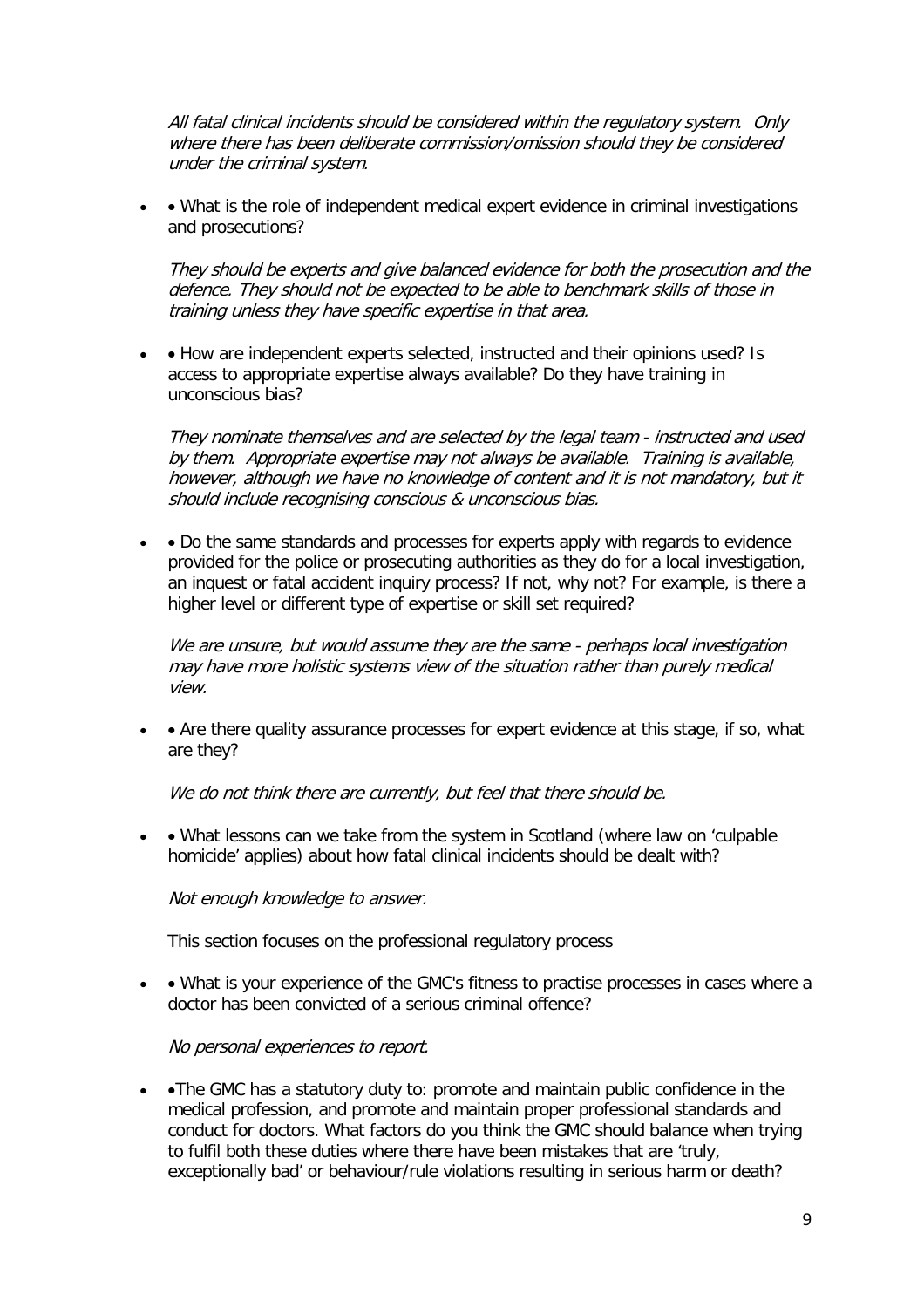We feel it is very difficult for anyone to identify a "truly, exceptionally bad mistake", especially in the context of a potentially stressed system which can be undermanned outright or has the wrong skill mix. The context of the error including organisational factors needs to be taken into consideration.

It needs to take into consideration mitigating factors that have resulted in death unless the individual, by their own deliberate commission or omission, caused the death. In the majority of cases, it is by 'accident' that an individual doctor was in charge of a particular case that, because of human factors and the multiple stresses in the NHS, died. Generally, apart from a few high profile exceptions, clinicians do not seek to deliberately harm or kill patients.

Doctors are human and doctors make errors. If you are going to have an arbitrary level of "badness" of an error which can be subject to different interpretations by different people then you will discourage doctors from covering absences or providing cover in any other potentially stressful situations.

• • What information would you like to see from the GMC and others about the role of reflection in medical practice and how doctors' reflections are used?

Reflection is a necessary part of medical learning.

Reflection is currently not being used as intended because of the fear that it may be used in court. However, it is an essential part of learning to reflect on where things might not have gone so well as well as where things have gone well. We all need to learn from our own, and others, mistakes to try and prevent them occurring in the future. The threat of having to release records of reflection or discussion of errors, has the potential to exacerbate unsafe practices. The GMC and others need to be clear and precise about how reflections could be used.

• • What emotional, pastoral and other support is available for doctors who have an allegation or charge of gross negligence manslaughter or culpable homicide and are being investigated by the GMC?

At present there is no defined support for doctors being investigated by the GMC. The unifying feature of everyone we have been in contact with who has undergone any GMC process, is a complete lack of care and support for someone who has yet to be found guilty. The individual may have a defence union but generally this provides legal support only. The employer may have an employee support programme but this may not be available to those who have been suspended. This needs to be improved. All doctors under investigation, particularly for these charges will require mentoring and support; emotional, pastoral, legal, and professional.

• • How can the learning from a fatal incident best be shared? Should the regulator have a role in this?

Sharing learning is extremely important. Learning from all incidents, fatal or nonfatal, is hugely powerful. Changes in practice implemented as a result of investigations should be made widely available in a non-attributable blame free culture.Possibly facilitated as a function of NHS Employers who hold the trusts to account.